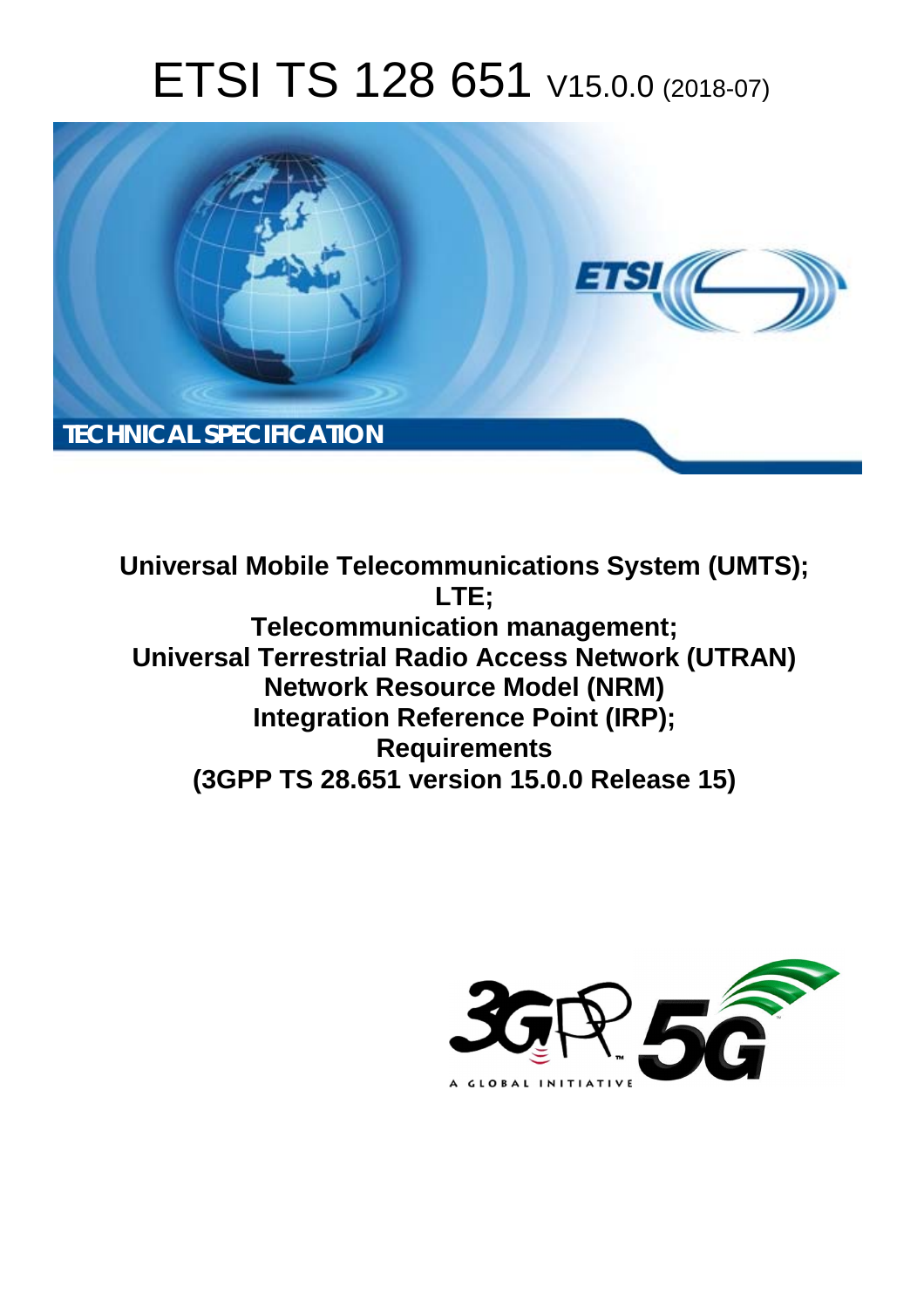Reference RTS/TSGS-0528651vf00

> Keywords LTE,UMTS

#### *ETSI*

#### 650 Route des Lucioles F-06921 Sophia Antipolis Cedex - FRANCE

Tel.: +33 4 92 94 42 00 Fax: +33 4 93 65 47 16

Siret N° 348 623 562 00017 - NAF 742 C Association à but non lucratif enregistrée à la Sous-Préfecture de Grasse (06) N° 7803/88

#### *Important notice*

The present document can be downloaded from: <http://www.etsi.org/standards-search>

The present document may be made available in electronic versions and/or in print. The content of any electronic and/or print versions of the present document shall not be modified without the prior written authorization of ETSI. In case of any existing or perceived difference in contents between such versions and/or in print, the only prevailing document is the print of the Portable Document Format (PDF) version kept on a specific network drive within ETSI Secretariat.

Users of the present document should be aware that the document may be subject to revision or change of status. Information on the current status of this and other ETSI documents is available at <https://portal.etsi.org/TB/ETSIDeliverableStatus.aspx>

If you find errors in the present document, please send your comment to one of the following services: <https://portal.etsi.org/People/CommiteeSupportStaff.aspx>

#### *Copyright Notification*

No part may be reproduced or utilized in any form or by any means, electronic or mechanical, including photocopying and microfilm except as authorized by written permission of ETSI. The content of the PDF version shall not be modified without the written authorization of ETSI. The copyright and the foregoing restriction extend to reproduction in all media.

> © ETSI 2018. All rights reserved.

**DECT**TM, **PLUGTESTS**TM, **UMTS**TM and the ETSI logo are trademarks of ETSI registered for the benefit of its Members. **3GPP**TM and **LTE**TM are trademarks of ETSI registered for the benefit of its Members and of the 3GPP Organizational Partners. **oneM2M** logo is protected for the benefit of its Members.

**GSM**® and the GSM logo are trademarks registered and owned by the GSM Association.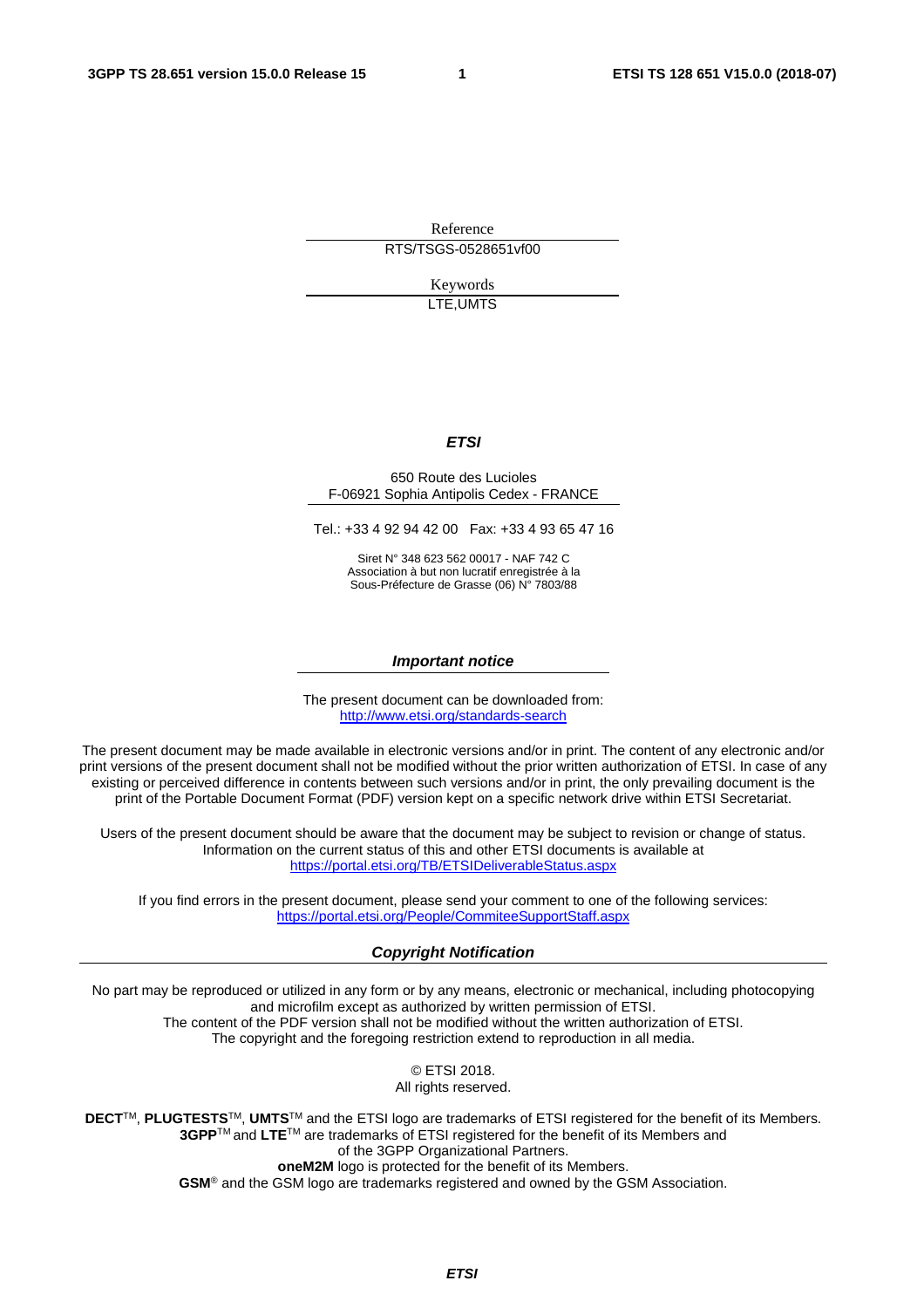### Intellectual Property Rights

#### Essential patents

IPRs essential or potentially essential to normative deliverables may have been declared to ETSI. The information pertaining to these essential IPRs, if any, is publicly available for **ETSI members and non-members**, and can be found in ETSI SR 000 314: *"Intellectual Property Rights (IPRs); Essential, or potentially Essential, IPRs notified to ETSI in respect of ETSI standards"*, which is available from the ETSI Secretariat. Latest updates are available on the ETSI Web server ([https://ipr.etsi.org/\)](https://ipr.etsi.org/).

Pursuant to the ETSI IPR Policy, no investigation, including IPR searches, has been carried out by ETSI. No guarantee can be given as to the existence of other IPRs not referenced in ETSI SR 000 314 (or the updates on the ETSI Web server) which are, or may be, or may become, essential to the present document.

#### **Trademarks**

The present document may include trademarks and/or tradenames which are asserted and/or registered by their owners. ETSI claims no ownership of these except for any which are indicated as being the property of ETSI, and conveys no right to use or reproduce any trademark and/or tradename. Mention of those trademarks in the present document does not constitute an endorsement by ETSI of products, services or organizations associated with those trademarks.

### Foreword

This Technical Specification (TS) has been produced by ETSI 3rd Generation Partnership Project (3GPP).

The present document may refer to technical specifications or reports using their 3GPP identities, UMTS identities or GSM identities. These should be interpreted as being references to the corresponding ETSI deliverables.

The cross reference between GSM, UMTS, 3GPP and ETSI identities can be found under [http://webapp.etsi.org/key/queryform.asp.](http://webapp.etsi.org/key/queryform.asp)

### Modal verbs terminology

In the present document "**shall**", "**shall not**", "**should**", "**should not**", "**may**", "**need not**", "**will**", "**will not**", "**can**" and "**cannot**" are to be interpreted as described in clause 3.2 of the [ETSI Drafting Rules](https://portal.etsi.org/Services/editHelp!/Howtostart/ETSIDraftingRules.aspx) (Verbal forms for the expression of provisions).

"**must**" and "**must not**" are **NOT** allowed in ETSI deliverables except when used in direct citation.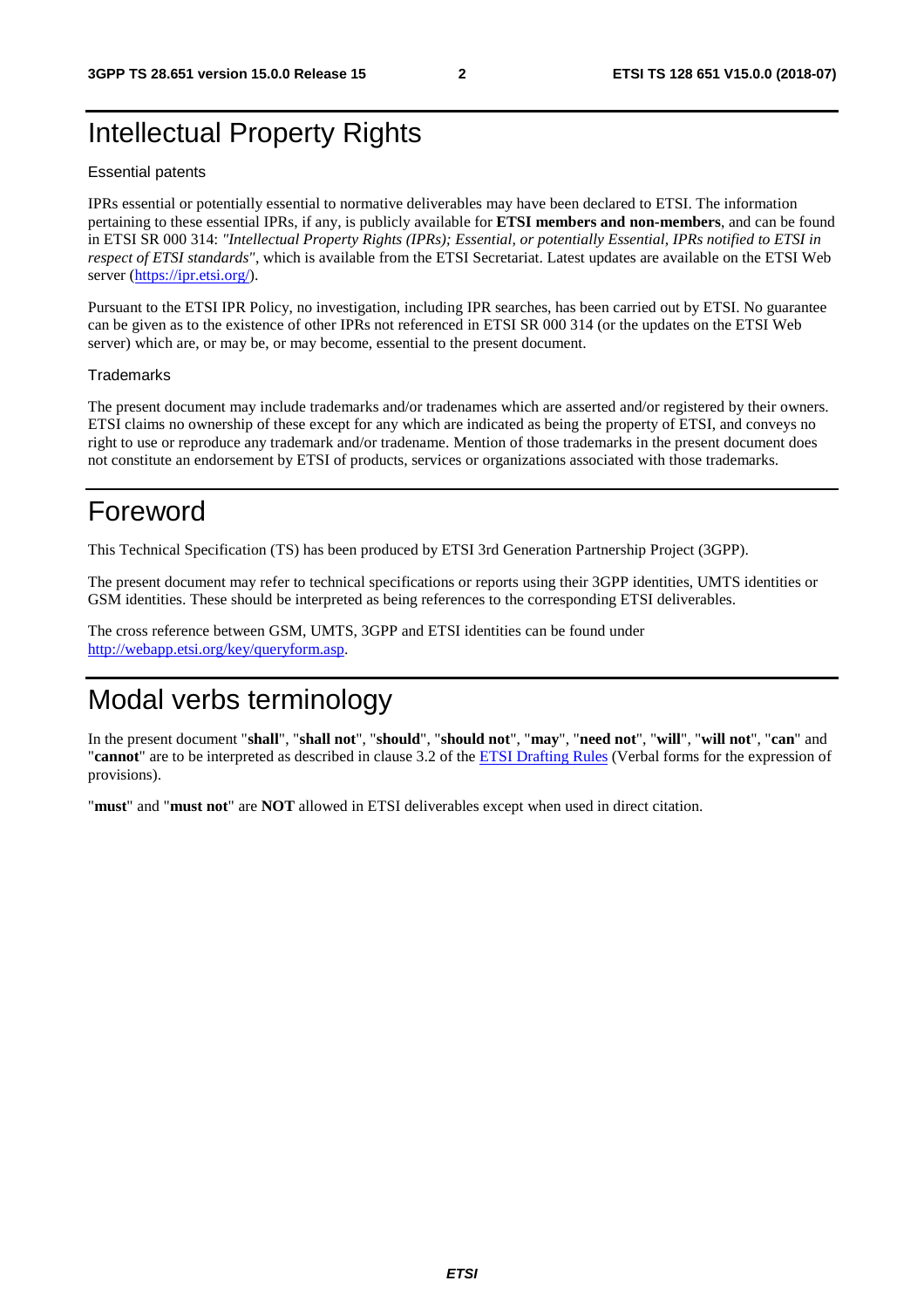# Contents

| 1                            |  |  |  |  |
|------------------------------|--|--|--|--|
| $\overline{2}$               |  |  |  |  |
| 3 <sup>7</sup><br>3.1<br>3.2 |  |  |  |  |
| $\overline{4}$               |  |  |  |  |
|                              |  |  |  |  |
|                              |  |  |  |  |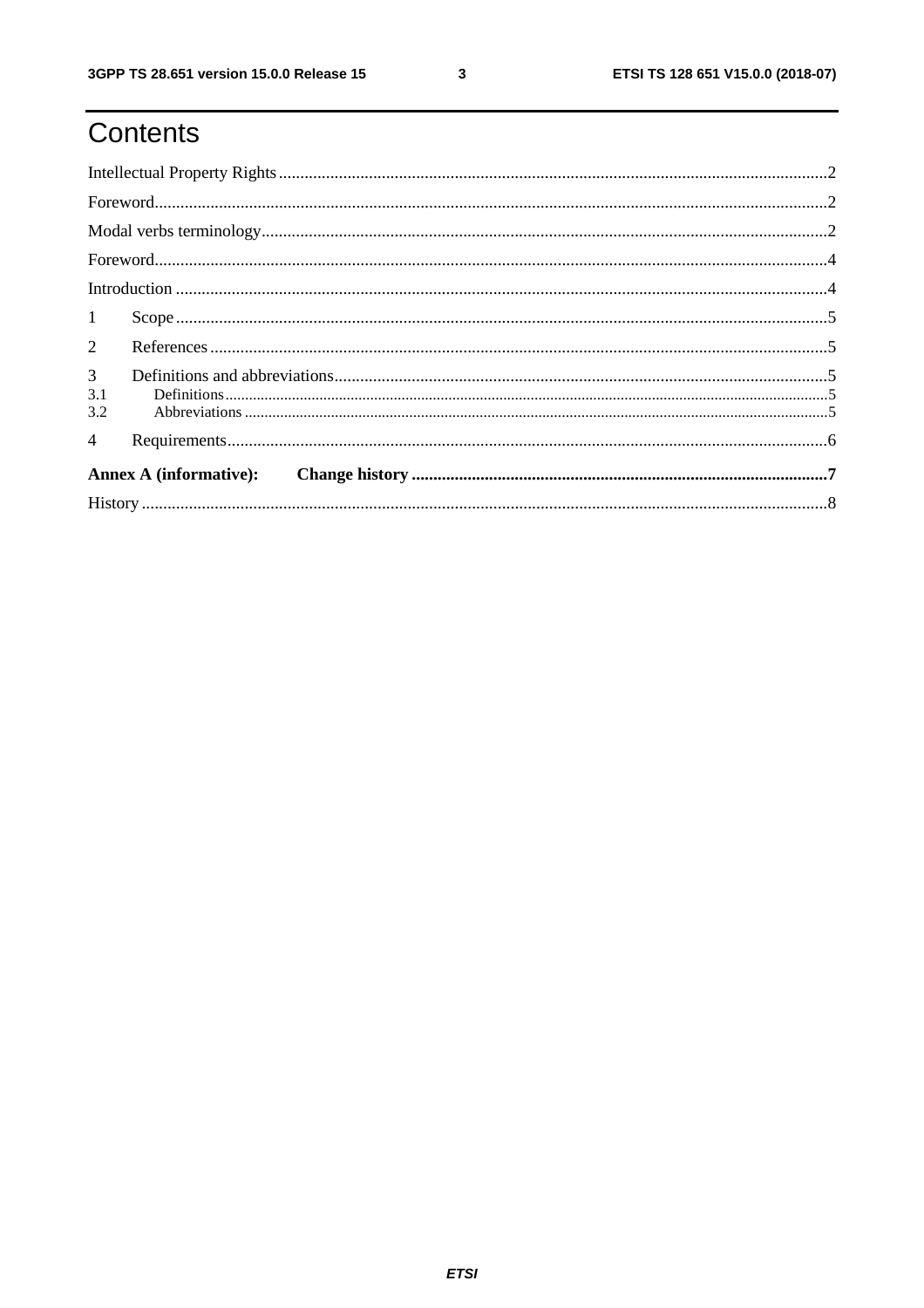### Foreword

This Technical Specification has been produced by the 3rd Generation Partnership Project (3GPP).

The contents of the present document are subject to continuing work within the TSG and may change following formal TSG approval. Should the TSG modify the contents of the present document, it will be re-released by the TSG with an identifying change of release date and an increase in version number as follows:

Version x.y.z

where:

- x the first digit:
	- 1 presented to TSG for information;
	- 2 presented to TSG for approval;
	- 3 or greater indicates TSG approved document under change control.
- y the second digit is incremented for all changes of substance, i.e. technical enhancements, corrections, updates, etc.
- z the third digit is incremented when editorial only changes have been incorporated in the document.

### Introduction

The present document is part of a TS-family covering the 3rd Generation Partnership Project; Technical Specification Group Services and System Aspects; Telecommunication management; as identified below:

#### **28.651 UTRAN Network Resource Model (NRM) Integration Reference Point (IRP); Requirements**

28.652 UTRAN Network Resource Model (NRM) Integration Reference Point (IRP): Information Service (IS)

28.653 UTRAN Network Resource Model (NRM) Integration Reference Point (IRP); Solution Set (SS) definitions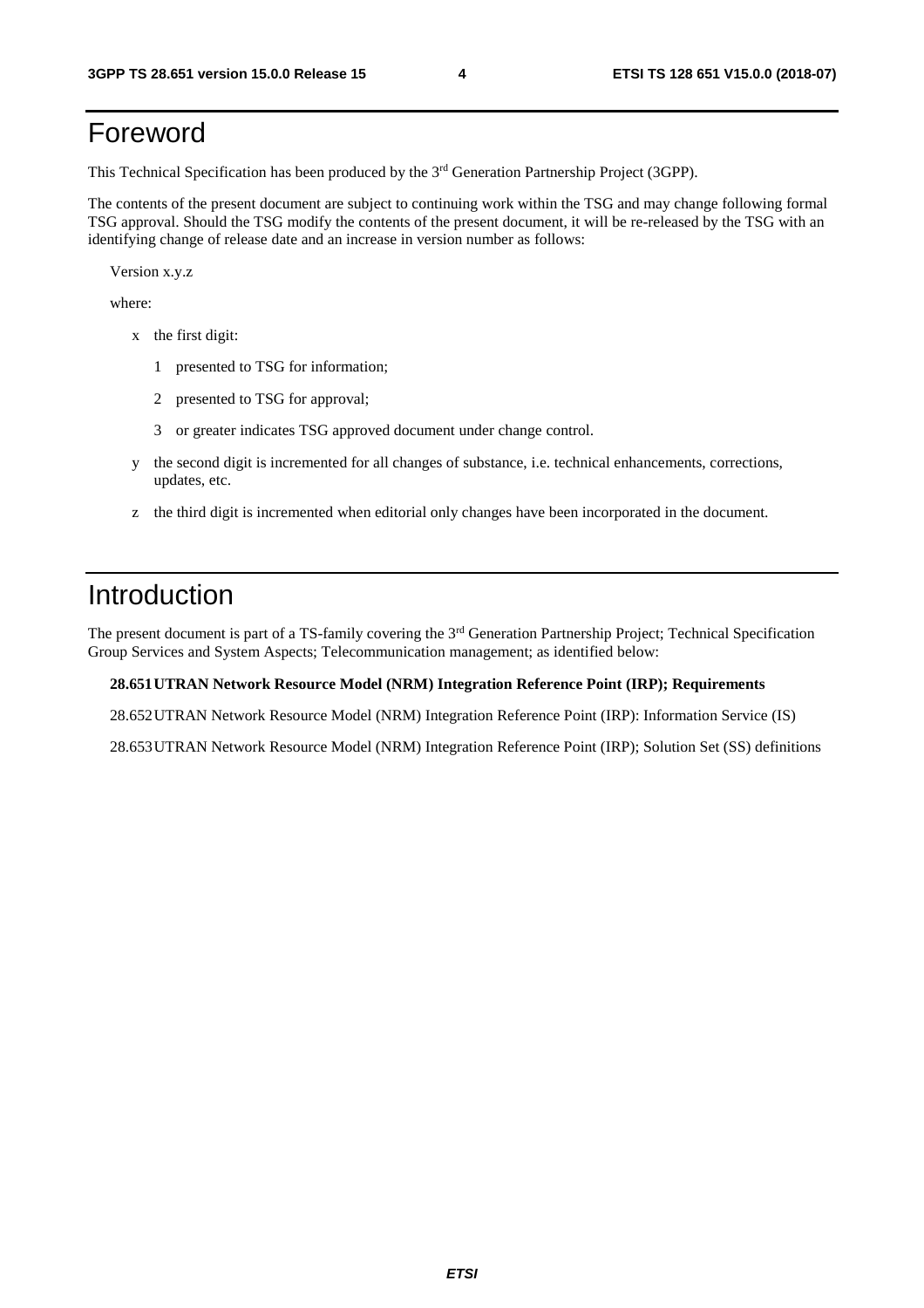#### 1 Scope

The present document defines, in addition to the requirements defined in [1], [2] and [3], the requirements for the present IRP: Universal Terrestrial Radio Access Network (UTRAN) Network Resource Model (NRM).

### 2 References

The following documents contain provisions which, through reference in this text, constitute provisions of the present document.

- References are either specific (identified by date of publication, edition number, version number, etc.) or non-specific.
- For a specific reference, subsequent revisions do not apply.
- For a non-specific reference, the latest version applies. In the case of a reference to a 3GPP document (including a GSM document), a non-specific reference implicitly refers to the latest version of that document *in the same Release as the present document*.
- [1] 3GPP TS 32.101: "Telecommunication management; Principles and high level requirements".
- [2] 3GPP TS 32.102: "Telecommunication management; Architecture".
- [3] 3GPP TS 32.600: "Telecommunication management; Configuration Management (CM); Concept and high-level requirements".
- [4] 3GPP TS 32.107: "Telecommunication management; Fixed Mobile Convergence (FMC) Federated Network Information Model (FNIM)".
- [5] 3GPP TS 28.620: "Telecommunication management; Fixed Mobile Convergence (FMC) Federated Network Information Model (FNIM) Umbrella Information Model (UIM)".
- [6] 3GPP TS.28.622: "Generic Network Resource Model (NRM) Integration Reference Point (IRP); Information Service (IS)".
- [7] 3GPP TS 32.130: "Telecommunication management; Network sharing; Concepts and requirements".

### 3 Definitions and abbreviations

#### 3.1 Definitions

For the purposes of the present document, the following terms and definitions apply.

**IRP:** See 3GPP TS 32.101 [1].

**Information Object Class (IOC):** See definition in TS 28.622 [6].

**Network Resource Model (NRM)**: See definition in TS 28.622 [6].

#### 3.2 Abbreviations

For the purposes of the present document, the following abbreviations apply:

| <b>CM</b>   | <b>Configuration Management</b>            |
|-------------|--------------------------------------------|
| <b>FDD</b>  | <b>Frequency Division Duplex</b>           |
| <b>GSM</b>  | Global System for Mobile communication     |
| <b>IRP</b>  | Integration Reference Point                |
| <b>NRM</b>  | Network Resource Model                     |
| <b>TDD</b>  | Time Division Duplex                       |
| <b>UMTS</b> | Universal Mobile Telecommunications System |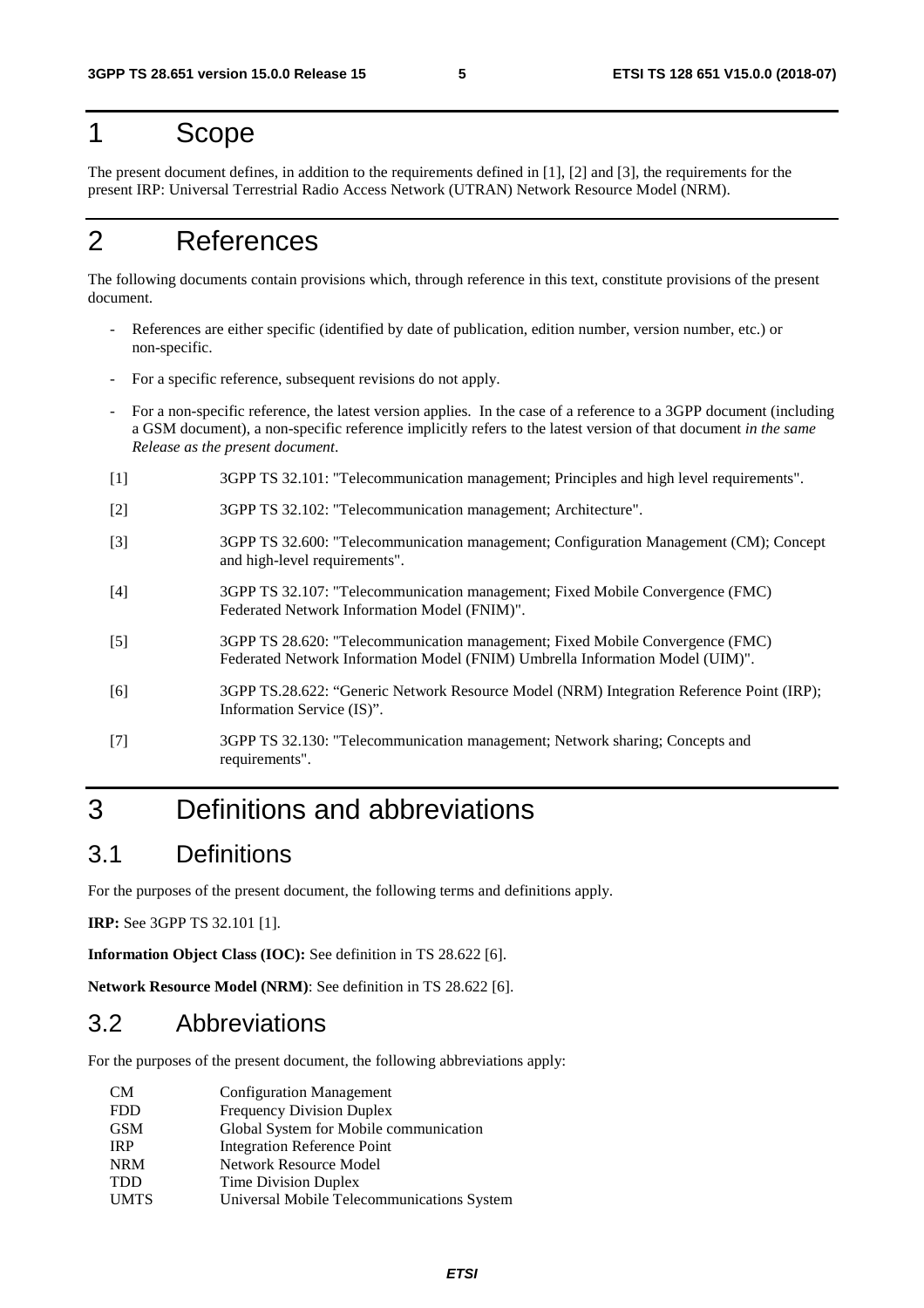UTRAN Universal Terrestrial Radio Access Network

#### 4 Requirements

The following general and high-level requirements apply for the present IRP:

- IRP-related requirements in 3GPP TS 32.101 [1].
- IRP-related requirements in 3GPP TS 32.102 [2].
- IRP-related requirements in 3GPP TS 32.600 [3].

The NRM defined by this IRP:

- Shall support communications for telecommunication network management purposes, including management of converged networks.
- Is a member of the Federated Network Information Model (FNIM) [4] and its information is derived from FNIM Umbrella Information Model (UIM) [5].

In addition, the following more specific requirements apply:

**REQ-UTRAN\_NRM-CON-001:** The NRM defined by this IRP shall contain UTRAN specific IOCs and related definitions, supporting UTRAN network entities, which shall include FDD and TDD mode aspects.

**REQ-UTRAN\_NRM-CON-002:** The NRM defined by this IRP shall support management of UMTS-GSM intersystem handover.

**REQ-UTRAN\_NRM-CON-003:** The NRM defined by this IRP shall support the management of shared UTRAN.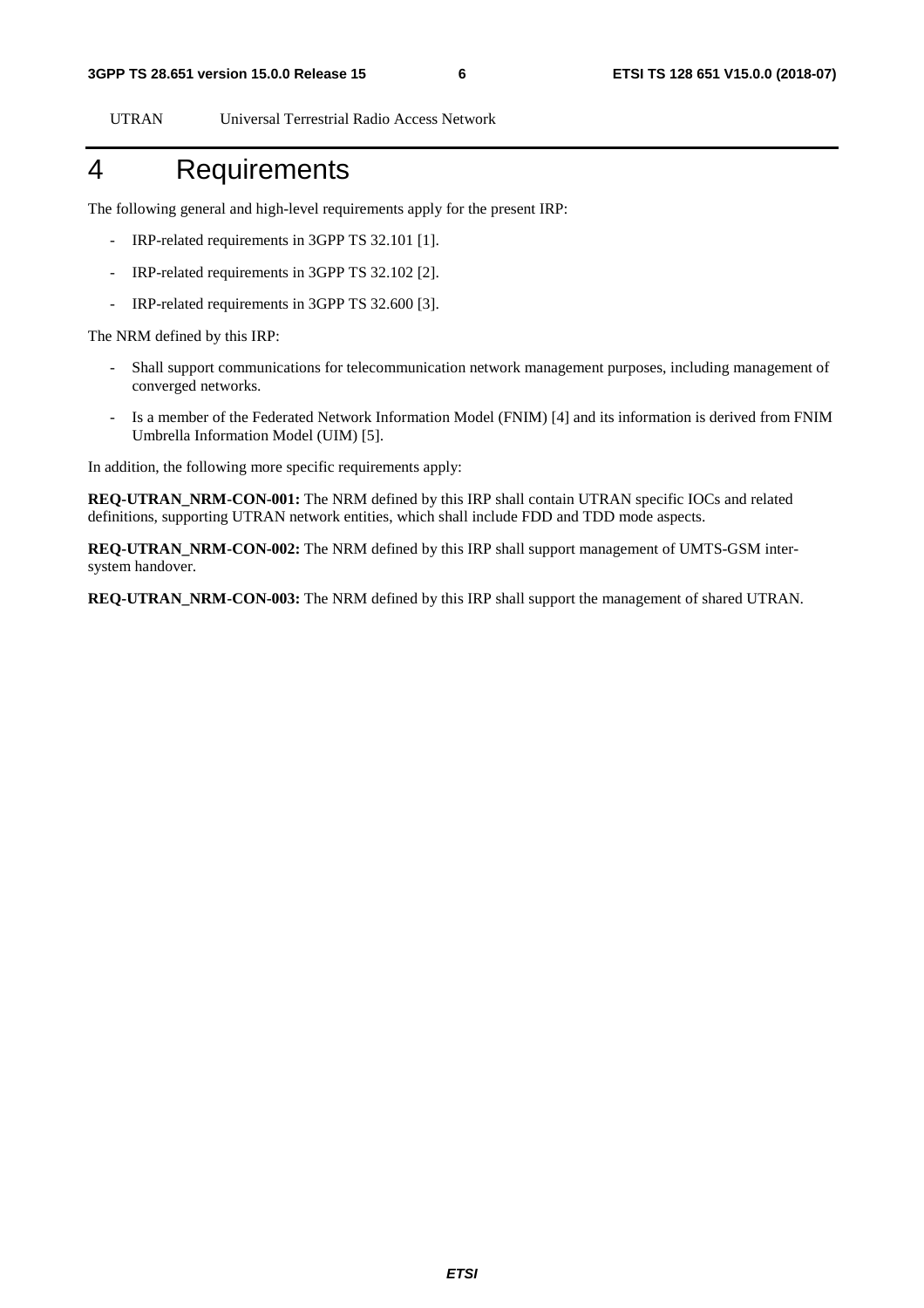## Annex A (informative): Change history

| <b>Change history</b> |       |            |           |             |                                                    |   |                 |            |
|-----------------------|-------|------------|-----------|-------------|----------------------------------------------------|---|-----------------|------------|
| Date                  | TSG # | <b>TSG</b> | <b>CR</b> | <b>IRev</b> | Subject/Comment<br>Cat                             |   | Old             | <b>New</b> |
|                       |       | Doc.       |           |             |                                                    |   |                 |            |
| 2014-06               | SA#64 | SP-        | 001       |             | remove the feature support statements              |   | 11.0.0 11.1.0   |            |
|                       |       | 140358     |           |             |                                                    |   |                 |            |
| 2014-09               |       |            |           |             | Update to Rel-12 version (MCC)                     |   | 11.1.0 12.0.0   |            |
| 2014-12               | SA#66 | SP-        | 002       |             | Add requirement for the management of shared UTRAN | B | 12.0.0 12.1.0   |            |
|                       |       | 140800     |           |             |                                                    |   |                 |            |
| 2016-01               |       |            |           |             | Update to Rel-13 version (MCC)                     |   | $12.1.0$ 13.0.0 |            |
| 2017-03               | SA#75 |            |           |             | Promotion to Release 14 without technical change   |   | $13.0.0$ 14.0.0 |            |

| <b>Change history</b> |                          |             |           |        |     |                                |            |
|-----------------------|--------------------------|-------------|-----------|--------|-----|--------------------------------|------------|
| <b>Date</b>           | <b>Meeting</b>           | <b>TDoc</b> | <b>CR</b> | l Rev  | Cat | Subiect/Comment                | <b>New</b> |
|                       |                          |             |           |        |     |                                | version    |
| 2018-06               | $\overline{\phantom{a}}$ |             |           | $\sim$ | . . | Update to Rel-15 version (MCC) | 15.0.0     |